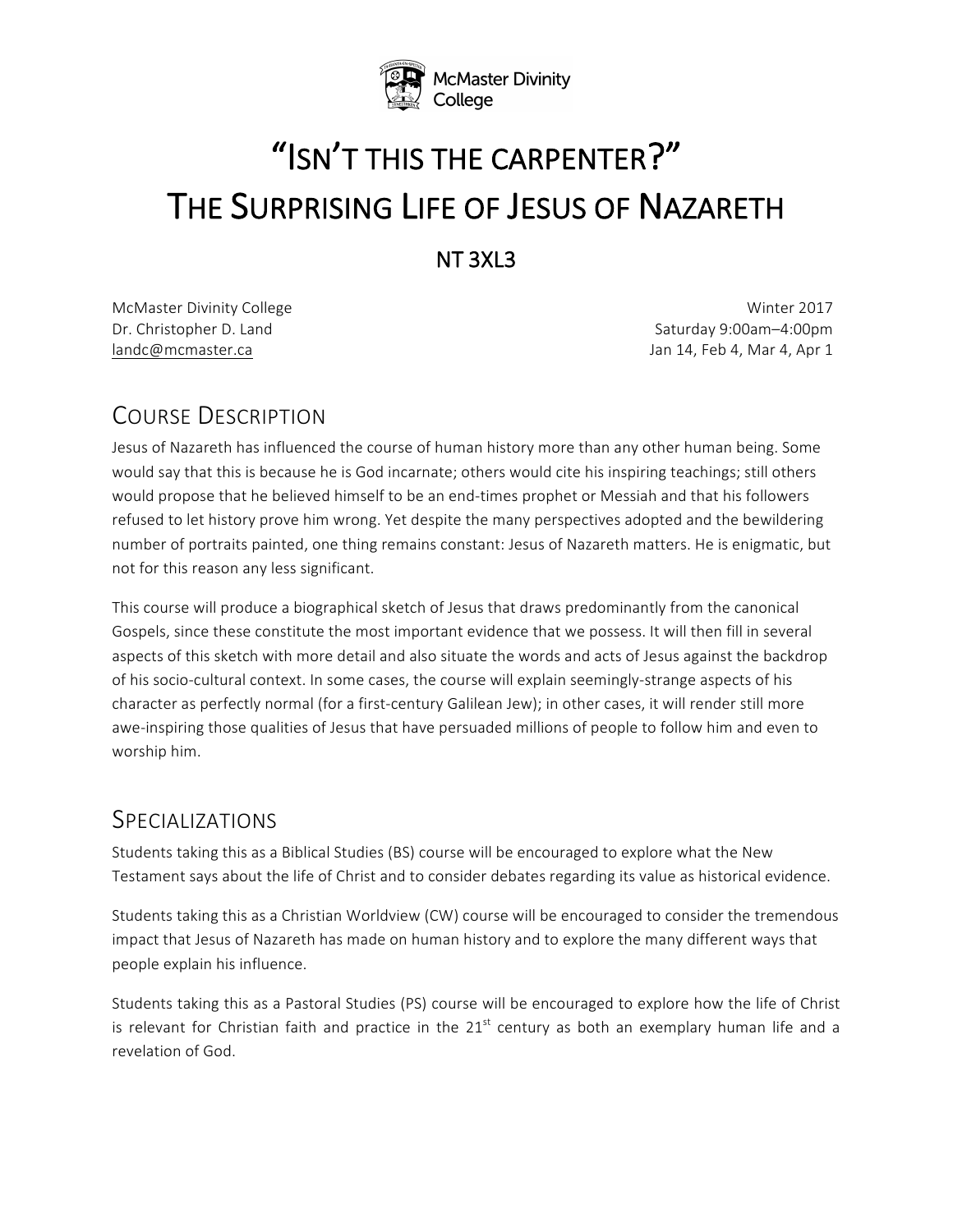Doctor of Practical Theology students who wish to apply for this course as an Advanced Elective for their degree program must consult with the Program Director of the DPT and the course instructor in order to develop an Advanced Elective approach to the course that fulfills the specific elements required by the DPT program. Once the elements of the Advanced Elective have been agreed upon by the student, the Program Director, and the instructor, a formal application can be made for an Advanced Elective in connection with this course. Once the application is accepted, DPT students can proceed with the course as part of their degree program.

# COURSE OBJECTIVES

Following this course, students ought to:

#### KNOWING

- Know the key elements of Jesus's teaching and how they relate to important aspects of his social, historical, and cultural contexts (e.g. socio-economic realities in Galilee, circumstances preceding the Jewish War, the Jewish scriptures, etc.)
- Know the key relationships into which Jesus entered and which constituted his social context (including both individuals and social groups)
- Know the key acts of Jesus and the consequences these actions had both for him and for others
- Know the general tenor of historical Jesus research and the major debates that characterize it
- Know the evidence that is available to modern historians and the methodological issues involved in drawing firm conclusions from it

#### BEING

- Appreciate Jesus as a real, historically-situated human being
- Appreciate that Jesus's beliefs and social interactions are meaningful first-and-foremost within the first-century matrix of Early Judaism
- Be amazed by the character and behaviour of Jesus
- Recognize the great honour and respect that is due to Jesus, both as a remarkable human being and as a revelation of God

#### DOING

- Have basic historical research skills, including the ability to locate useful resources, the ability to assess competing historiographical methodologies, and the ability to weigh historical evidence
- Have the ability to knowledgeably discuss the various perspectives on Jesus of Nazareth that have been articulated by historians and others
- Have the ability to situate Jesus within his first-century environment and to discuss intelligibly the ways in which this environment sheds light on his words and actions
- Have the ability to "bring Jesus to life" by some form of effective communication (e.g. written, spoken, artistic, etc.)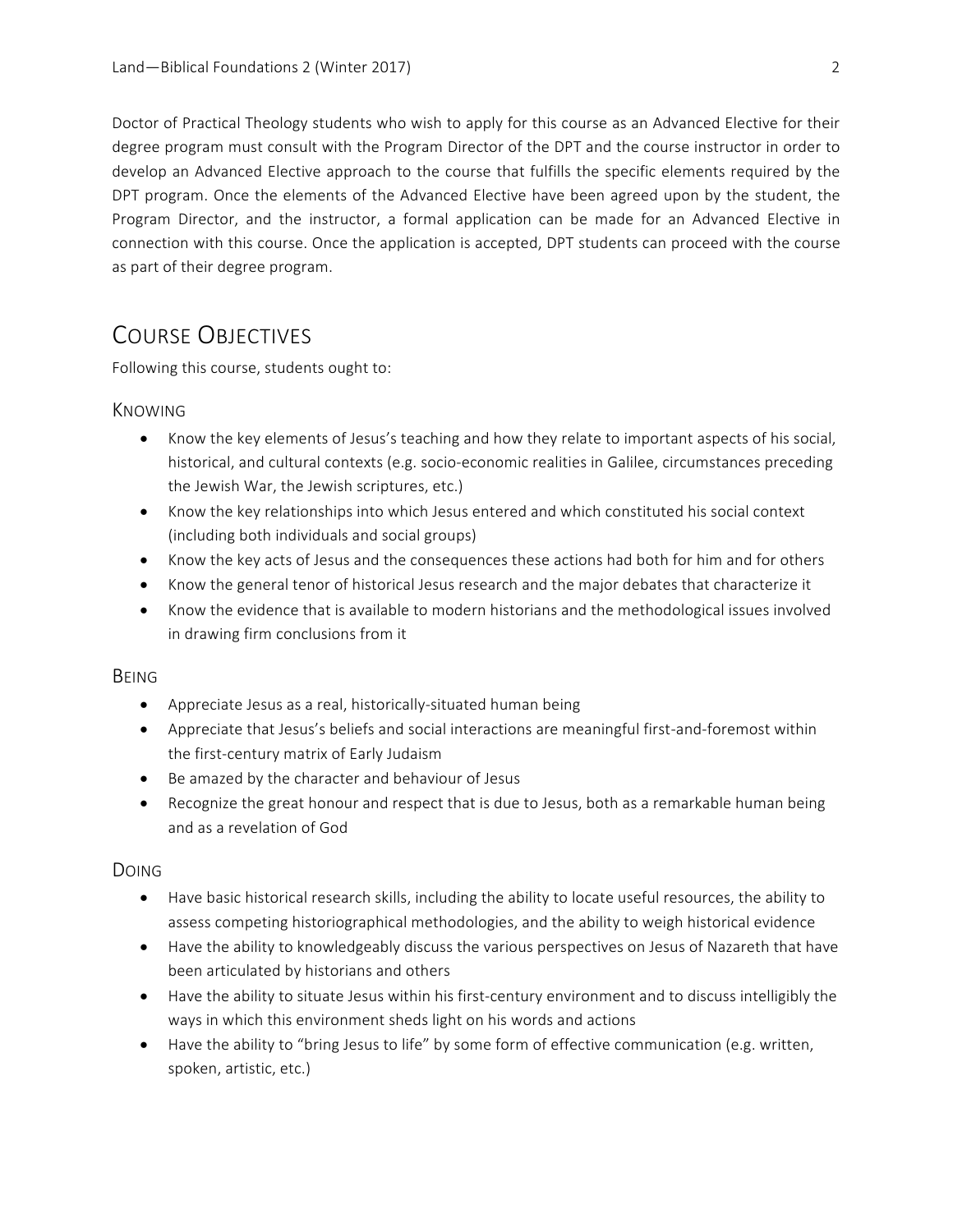# COURSE REQUIREMENTS

Note: Students are required to complete all of the following assignments in order to pass the course. No un-attempted assignments are permitted. *Each written assignment should be uploaded in Microsoft Word format to Avenue to Learn. A penalty of 2% per day will be applied to all late assignments. Assignments cannot be submitted after April 12th without written permission from the Office of the Registrar (thomn@mcmaster.ca).*

#### CLASS ATTENDANCE & PARTICIPATION (0%)

Students are expected to attend class and participate in class discussions. During each class, students will gather in small groups in order to consider some aspect of Jesus's life and ministry.

#### OPENING STATEMENT (10%)

At the very outset of the semester, each student will describe the manner in which he or she knows Jesus. This will entail answering three questions in a brief essay: (1) Who is Jesus, and how do you know him? (2) *Is* it appropriate to examine Jesus in the same manner that we examine other historical figures? (3) Do the results of historical inquiry have any bearing on Christian theology and devotion? Key things to consider include the role that the canonical witnesses play in Christian theology relative to other sources of information about Jesus (i.e. Should Christians attempt to go "behind" the Gospels by doing historical research, and if so why?), the extent to which Jesus's humanity is decisive for explanations of his thoughts and actions (i.e. Do we interpret Jesus's words and deeds with reference to his enculturation as a firstcentury Jew, or do theological beliefs about him require that we treat him differently than other people in history?), the role and significance of contemporary experiences regarded as "a personal relationship with Jesus," and the degree to which life-determining commitments ought to rest on "objective" evidence (i.e. Is it important for individual Christians to confirm that their understanding of Jesus is historically reliable, or is knowing Jesus a matter of faith and experience?).

The purpose of this assignment is to clarify what the student knows and believes upon starting the course, so it should ideally be completed prior to the first Saturday meeting. It is not officially due, however, until Saturday, January 21<sup>st</sup> at 11:59pm. The opening statement should be approximately 800 words, and it should follow the MDC Guidelines for Essays and Theses.

#### ONLINE BOOK DISCUSSIONS (30%)

During the semester, students will read two books about Jesus and will discuss them with one another in an online forum. All students are required to read both books, but what is expected in the online forums will vary depending on the student's chosen specialization. Specifically, students must post at least two lengthy and well-written posts (see details below) in the forum topic tied to their specialization, although they are free to make as many other posts as they wish without worrying about grammar or length. They are also required to participate actively in the forum topic that is not tied to their specialization, asking incisive questions and advancing the conversation by means of interesting observations. For posts in this other forum, grammar and length will not be assessed.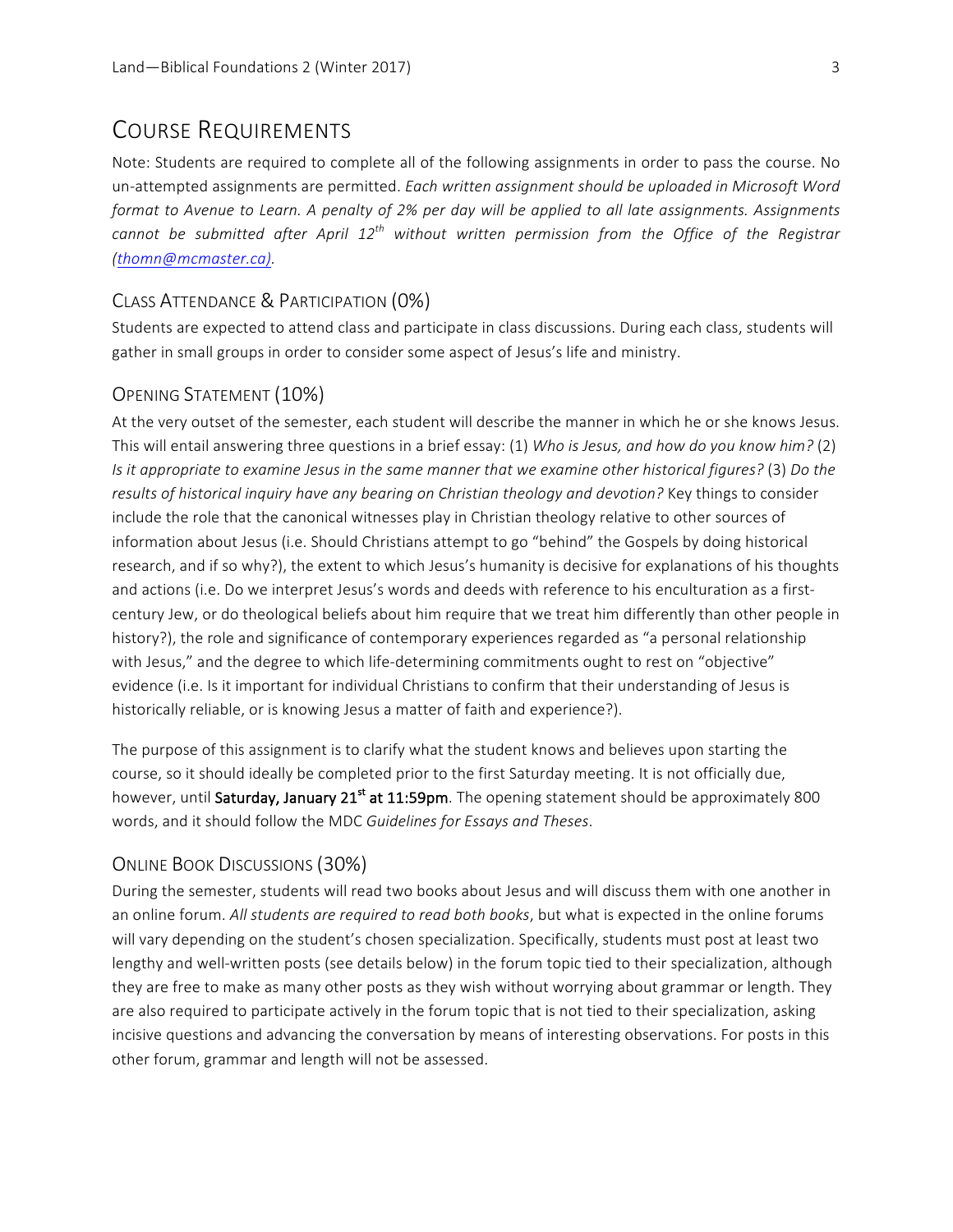Before February 3<sup>rd</sup> at 10:00pm (i.e. prior to the second Saturday meeting), students taking this as a Biblical Studies (BS) course must read *The Historical Jesus: Five Views* in its entirely; students taking this as a Christian Worldview (CW) or Pastoral Studies (PS) course will instead read *Simply Jesus: A New Vision of Who He Was, What He Did, and Why He Matters*. 

Before February 11<sup>th</sup>, 2016 at 11:59pm, each student will make a well-written post of 1,000 words in the A2L forum topic dedicated to their specialization's assigned book. This post must be made in a new thread started by the student, and the title of the thread should transparently identify a specific issue that is being raised or addressed by the student in reaction to the assigned reading. The post itself then needs to explain how the issue was raised for the student while he or she was reading, what information or argumentation in the book pertains to the issue (with cited pages and/or quotations), why the issue is of significance, and what the student currently thinks about the issue. The goal here is critical thinking, so it is expected that the post will display not only an understanding of the assigned reading and its implications, but also a thoughtful and rational engagement with the relevant evidence and its various interpretations. Students should seek to clearly outline alternative positions that are possible on the issue, and they should situate themselves in relation to these positions. It is fine for the student to be undecided, but something must still be said about his or her current convictions and questions. Ideally, the issue in question should be one that truly *matters* to the student.

Following their initial post, students will do two additional things in the online forums. They will engage actively in the forum that is not tied to their specialization, asking insightful questions and moving the discussion forward in productive directions. They will also answer participate in follow-up discussions within their specialization's forum. For all of these posts *except one* (see below), the usual requirements of academic writing do not apply (i.e. the posts will not be expected to follow the conventions of academic writing). However, each student must at some point contribute one additional post of approximately 800 words that carefully and in a sustained manner reflects upon something raised in the discussion forum associated with the student's chosen specialization. This post can be either a follow-up reply or the commencement of a new thread, but it must be clearly flagged by the student as the followup post that he or she wishes to have graded (i.e. please insert the line "FOR GRADING" in all caps at the top of the post).

The overall grade for the online discussions will thus consist of three components, equally weighted:  $(1)$ an initial 1,000-word book response within the relevant specialization forum; (2) a student-selected follow-up post of 800 words within that same forum; (3) general engagement in the other forum that is not tied to the student's specialization. The forum will close on March 25<sup>th</sup> at 11:59pm.

#### FILM REVIEWS (30%)

After viewing one of the films listed below, students will write two film reviews of approximately 1,000 words each. One of the reviews is to be written for a Christian audience and the focus of the review will be the film's use (or misuse) of *specific historical evidence* and the historical reliability of *specific details in the film*. In particular, where the film's portrayal differs from commonly-held Christian opinions about the life of Christ, do these *specific differences* manifest a responsible or irresponsible handling of the historical evidence on the part of the filmmaker? Does the portrayal serve to balance or even correct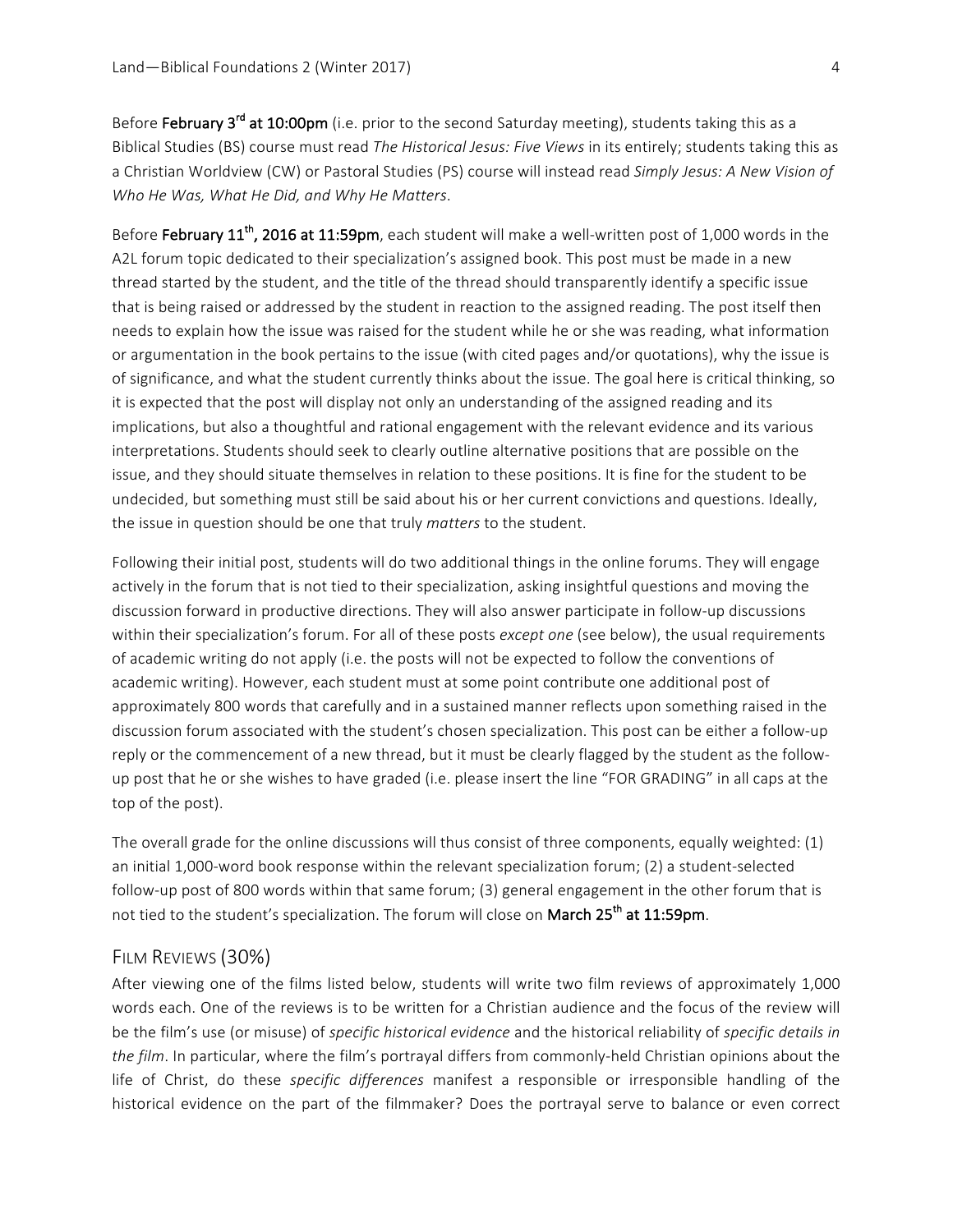inaccurate Christian ideas, or is it misleading and unhelpful? A second review is to be written for a general audience and the focus of the review will be the *overall portrait of Jesus* with which the viewer is left. No creative work (including the canonical Gospels) produces a complete representation of Jesus. So what does the viewer need to know about the portrait created by the film? How has the filmmaker exercised his or her craft in order to produce the film, and how does the resulting portrait compare with others (including the portraits produced by the Evangelists)? The reviews should be written in journalistic style (e.g. as one might find on a news site or a well-written blog), but in all mechanical respects they must adhere to the MDC Guidelines for Essays and Theses (e.g. any sources cited must be footnoted and included in a bibliography). It is expected that reliable academic sources will support any claims made in *these reviews, just as would be expected in a research paper.* The reviews are both due on March 25<sup>th</sup> at 11:59pm.

## "WHAT WOULD JESUS DO?" (30%)

Many interesting questions arise once it is realized that Jesus of Nazareth was, among other things, a first-century Galilean Jew who looked like, thought like, talked like, and acted like a first-century Galilean Jew. We cannot, and must not, attempt to eliminate his historical particularity—yet we inhabit a very different world today and we seek to imitate Jesus in a very different world, in which we look like, think like, talk like, and act like twenty-first-century Canadians (or citizens of whatever country we call home). Since we believe that the person of Jesus endures, and that his relevance and even authority endure as well, we ask the question, "What would Jesus do, if he were here today?" But the question assumes a contemporary Jesus who understands and inhabits the modern world (as opposed to a first-century Jesus simply dropped into a bewildering and foreign contemporary situation), and so the issues involved in deciding what Jesus would do are the very same questions involved in decided how we can best imitate the historical Jesus. Either way, it is we who must give an answer to the question, and so the task remains *ours* to decide what is most essential to the person of Jesus and what it might look like for those qualities to be embodied in the twenty-first century. (Another important issue is whether all of us should do exactly what Jesus would do, but that's an issue for another course. He we are genuinely concerned with what *Jesus* would do.)

In this final assignment, students will draw upon their new knowledge about the historical Jesus and his cultural environment in order to produce an imaginative portrait of Jesus as a twenty-first-century person speaking and acting in some well-defined twenty-first-century environment. Each student must, in consultation with the professor, decide in advance how the portrait will be presented (e.g. essay, drama, film, graphic novel, etc.). Whatever format is chosen, the assignment must include a written explanation that ties key aspects of the contemporary portrait to historical facts regarding the historical Jesus. In other words, the assignment must list and document (using citations both from the NT and from secondary sources) specific things that the student has chosen to regard as essential to the person of Jesus (e.g. certain beliefs about the nature of God and the universe, certain moral principles or passions, a certain sense of vocation and calling, certain personality traits, etc.), and it must discuss how those have been translated into a twenty-first-century person (i.e. how are they expressed similarly or differently, given cultural changes?). Please note, the goal is not to place Jesus in a narrow situation (e.g. how would Jesus react if...) but to place him in a broad environment (i.e. what would his lifestyle choices be, what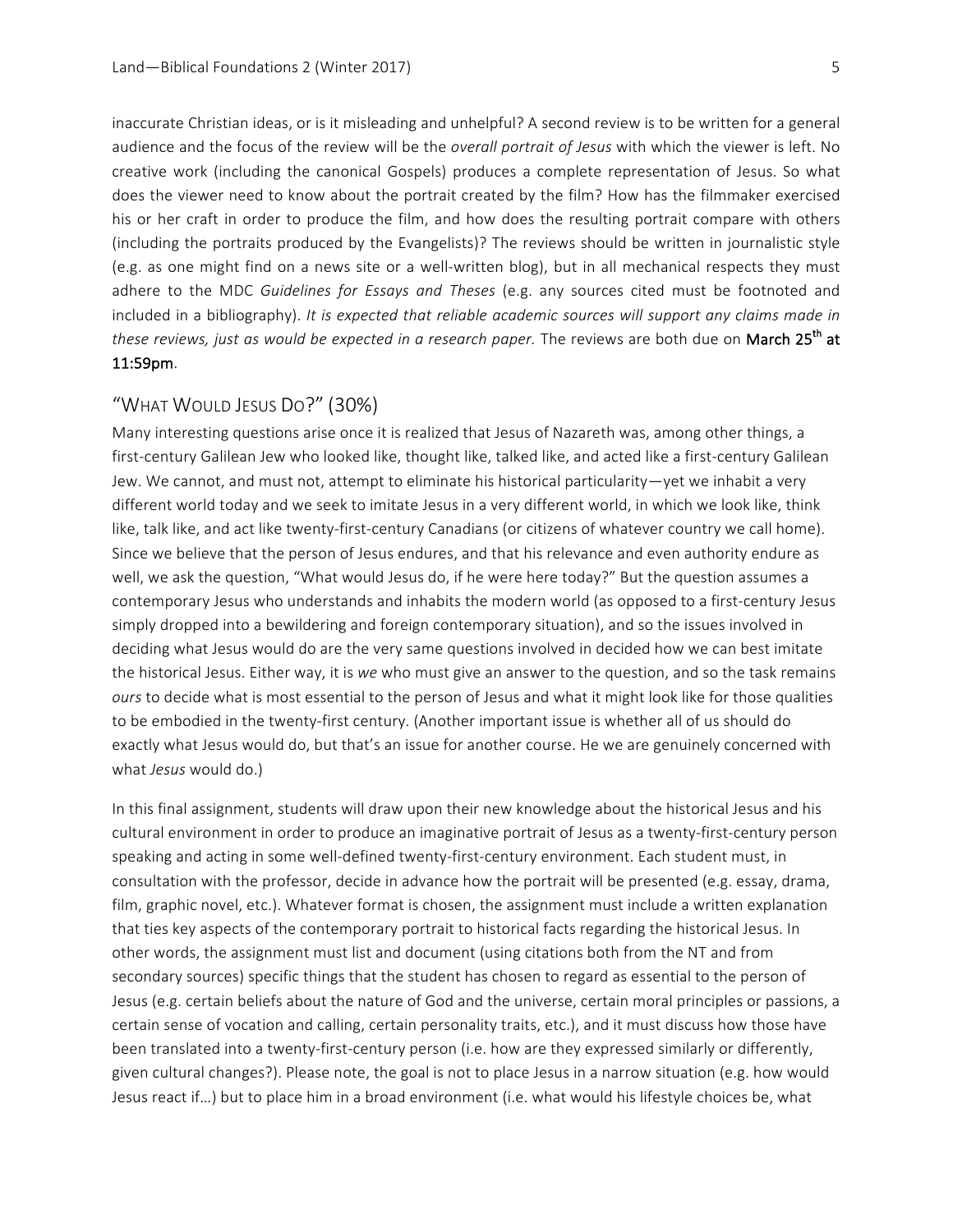would he do with his time, how would he talk, what institutions would he confront, who would like/oppose him, what would his reputation be, what legal/political dangers would he face, etc.?). It is up to the individual student to decide if/how to deal with the various plot issues created by the imagined scenario (e.g. will it be treated imaginatively as Jesus's initial coming, or as an unexpected not-yet-thesecond coming? how will Jesus interact with the now well-established Christian church?).

The explanatory written component, which discusses specific facets of the historical Jesus and explains their translation, must be approximately 1,000 words. It must follow the MDC Guidelines for Essays and *Theses* and must include explicit support for its historical claims about Jesus. The additional material, which depicts Jesus living in the twenty-first century, can be fused with this discussion so as to produce a single essay or else presented alongside the discussion as a separate creative work. If the accompanying creation cannot be uploaded to Avenue to Learn along with the written component, alternative arrangements must be made by the student in order to ensure that the professor and his GA are able to view the work. The assignment is due on April  $8<sup>th</sup>$  at 11:59pm.

# GRADING SUMMARY

| Class Attendance & Participation | 0%   |
|----------------------------------|------|
| <b>Opening Statement</b>         |      |
| Online Book Discussions          | 30%  |
| Film Reviews                     | 30%  |
| What Would Jesus Do?             | 30%  |
| Total                            | 100% |

# **TEXTBOOKS**

All students are required to possess an English translation of the New Testament, as well as

- Beilby, James K., and Paul Rhodes Eddy, eds. The Historical Jesus: Five Views. Downers Grove: IVP, 2009.
- Wright, N. T. *Simply Jesus: A New Vision of Who He Was, What He Did, and Why He Matters*. New York: HarperOne, 2011.

All required textbooks for this class are available from the College's book service, READ On Bookstore, Room 145, McMaster Divinity College. Texts may be purchased on the first day of class. For advance purchase, you may contact READ On Bookstore, 5 International Blvd, Etobicoke, ON, M9W 6H3: phone 416.620.2934; fax 416.622.2308; email books@readon.ca. Other book services may also carry the texts.

In addition to the course textbooks, students are required to view one of the following films. *NB: Some of these films contain violence, nudity, and/or profanity. Students who wish to avoid potentially disturbing content should research the films before watching them (e.g. using the parental advisories at www.imdb.com).*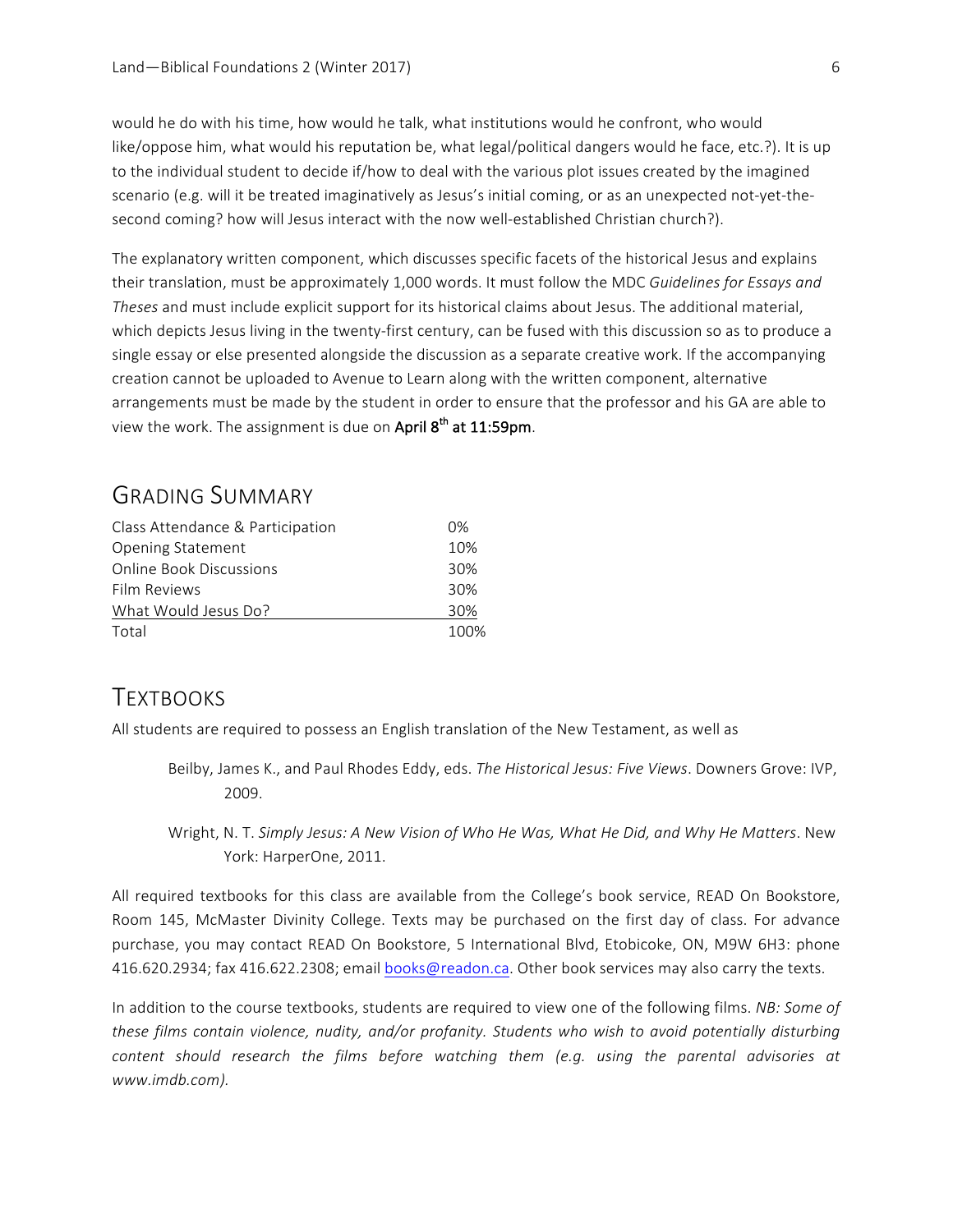- The Greatest Story Ever Told (George Stevens, 1965)
- Jesus Christ Superstar (Norman Jewison, 1973)
- Godspell (David Greene, 1973)
- Jesus of Nazareth (Franco Zeffirelli, 1977)
- The Last Temptation of Christ (Martin Scorsese, 1988)
- Jesus of Montreal (Denys Arcand, 1990)
- The Passion of the Christ (Mel Gibson, 2004)
- Color of the Cross (Jean-Claude La Marre, 2006)

# SEMINAR SCHEDULE

| Dates          | <b>Seminar Sessions</b>                         |
|----------------|-------------------------------------------------|
|                | Welcome & Introduction                          |
| Jan            | Judea and Galilee in the First Century          |
| 14             | John, the Forerunner of Jesus                   |
|                | The Public Ministry and Message of Jesus        |
| Feb            |                                                 |
| $\overline{4}$ | The Public Ministry and Message of Jesus, con't |
| Mar            | Jesus among Friends, Followers, and Family      |
| $\overline{4}$ |                                                 |
| Apr            |                                                 |
| $\mathbf 1$    | The Passion Week                                |

# ASSIGNMENT SCHEDULE

| Due Dates                   | Assignments                        |
|-----------------------------|------------------------------------|
| Jan 21 @ 11:59pm            | <b>Opening Statement Due</b>       |
| Feb 11 @ 11:59pm            | Initial Online Book Response Due   |
| Mar 25 $@$ 11:59pm          | <b>Online Discussion Concludes</b> |
|                             | Film Reviews Due                   |
| Apr $8 \text{ @ } 11:59$ pm | "What Would Jesus Do?" Due         |

# STATEMENT ON ACADEMIC HONESTY

Academic dishonesty is a serious offence that may take any number of forms, including plagiarism, the submission of work that is not one's own or for which previous credit has been obtained, and/or unauthorized collaboration with other students. Academic dishonesty can result in severe consequences, e.g., failure of the assignment, failure of the course, a notation on one's academic transcript, and/or suspension or expulsion from the College.

Students are responsible for understanding what constitutes academic dishonesty. Please refer to the Divinity College Statement on Academic Honesty at: